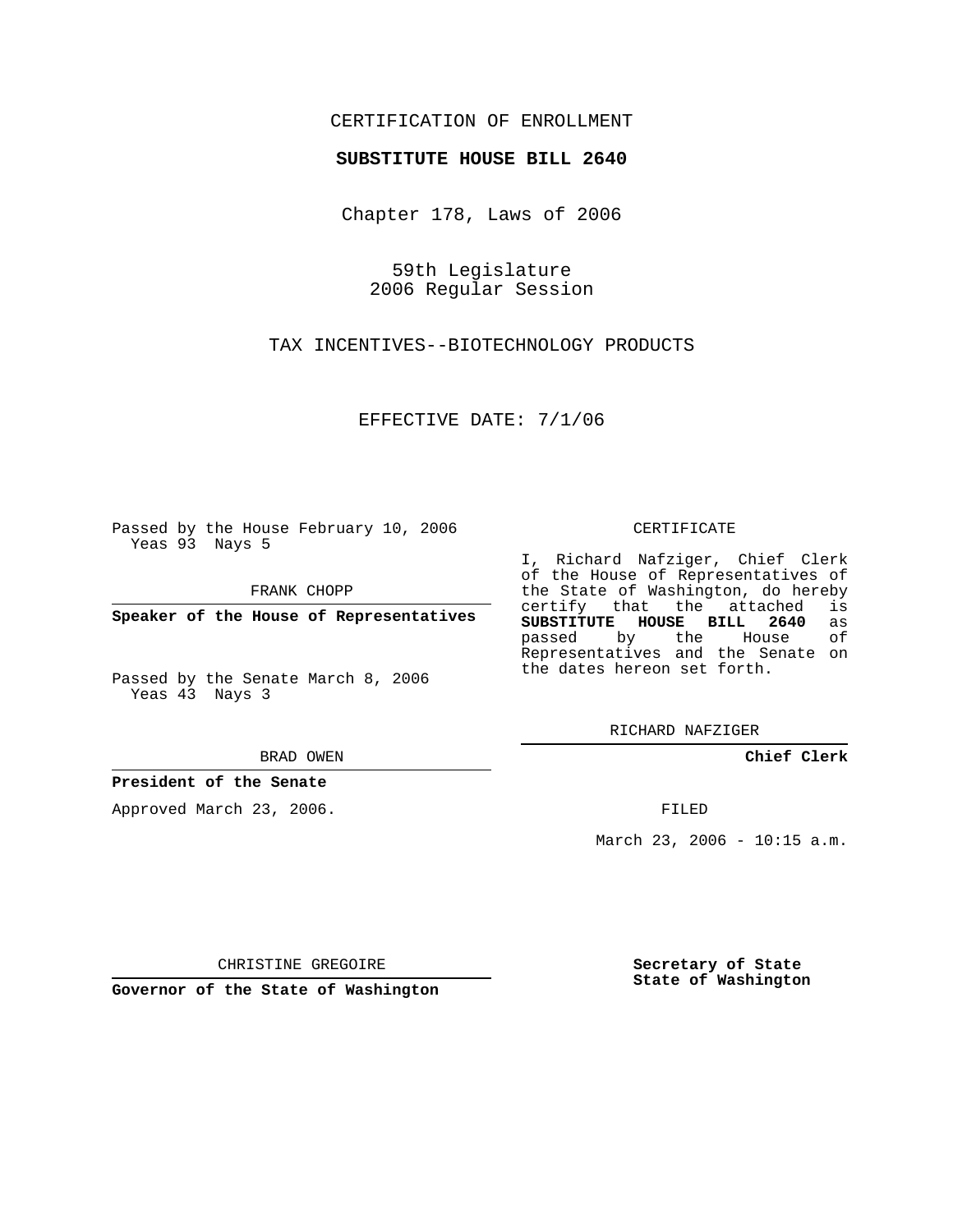## **SUBSTITUTE HOUSE BILL 2640** \_\_\_\_\_\_\_\_\_\_\_\_\_\_\_\_\_\_\_\_\_\_\_\_\_\_\_\_\_\_\_\_\_\_\_\_\_\_\_\_\_\_\_\_\_

\_\_\_\_\_\_\_\_\_\_\_\_\_\_\_\_\_\_\_\_\_\_\_\_\_\_\_\_\_\_\_\_\_\_\_\_\_\_\_\_\_\_\_\_\_

Passed Legislature - 2006 Regular Session

## **State of Washington 59th Legislature 2006 Regular Session**

**By** House Committee on Finance (originally sponsored by Representatives B. Sullivan, McCoy, O'Brien, Haler, Sells, Morris, Ericks, Strow and Dunn)

READ FIRST TIME 2/7/06.

 AN ACT Relating to biotechnology product and medical device manufacturing tax incentives; amending RCW 82.32.600; adding a new section to chapter 82.32 RCW; adding a new chapter to Title 82 RCW; providing an effective date; and providing an expiration date.

BE IT ENACTED BY THE LEGISLATURE OF THE STATE OF WASHINGTON:

 NEW SECTION. **Sec. 1.** The legislature finds that the state's economy is increasingly dependent on the expansion of knowledge-based sectors, including the life sciences. The legislature also finds that commercial enterprises in the life sciences create high-wage, high-skilled jobs that are part of the state's effort to encourage economic diversification and stability. However, the legislature also finds that commercial life sciences businesses, particularly in biotechnology product and medical device manufacturing, incur significant costs associated with capital infrastructure and job training often years before a product is licensed for marketing or a facility is licensed for manufacturing by governmental agencies in the United States and abroad. The legislature also finds that current state tax policy discourages the growth of these companies in two ways: (1) Washington state's higher rate of taxation compared with other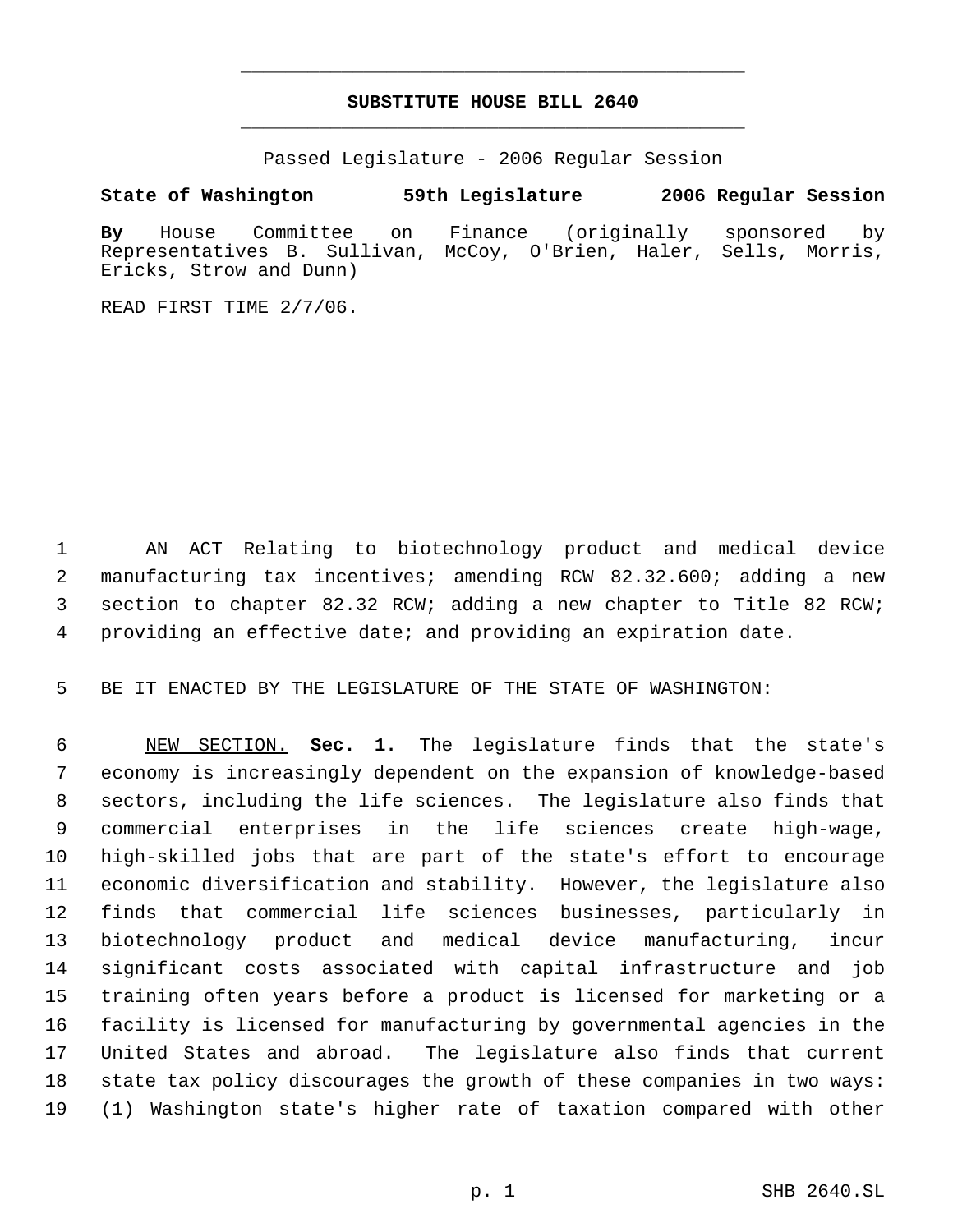states and nations encourages the export of intellectual property and commercial operations out of Washington; and (2) taxing these businesses before facilities, or products produced therein, are licensed for marketing by regulatory agencies.

 The legislature further finds that targeted tax incentives may encourage the formation, expansion, and retention of commercial operations within the life sciences sector. The legislature also finds that tax incentives should be subject to the same rigorous requirements for efficiency and accountability as are other expenditure programs, and that tax incentives should therefore be focused to provide the greatest possible return on the state's investment.

 For these reasons, the legislature hereby establishes a tax deferral program for commercial manufacturing facilities in this sector. The legislature declares that these limited programs serve the vital public purposes of incenting expenditures in commercial life science operations and the development of employment opportunities in this state. The legislature further declares its intent to create a contract within the meaning of Article I, section 23 of the state Constitution as to those businesses that make capital investments in consideration of the tax deferral program established in this chapter.

 NEW SECTION. **Sec. 2.** Unless the context clearly requires otherwise, the definitions in this section apply throughout this chapter.

 (1) "Applicant" means a person applying for a tax deferral under this chapter.

 (2) "Biotechnology" means a technology based on the science of biology, microbiology, molecular biology, cellular biology, biochemistry, or biophysics, or any combination of these, and includes, but is not limited to, recombinant DNA techniques, genetics and genetic engineering, cell fusion techniques, and new bioprocesses, using living organisms, or parts of organisms.

 (3) "Biotechnology product" means any virus, therapeutic serum, antibody, protein, toxin, antitoxin, vaccine, blood, blood component or derivative, allergenic product, or analogous product produced through the application of biotechnology that is used in the prevention, treatment, or cure of diseases or injuries to humans.

(4) "Department" means the department of revenue.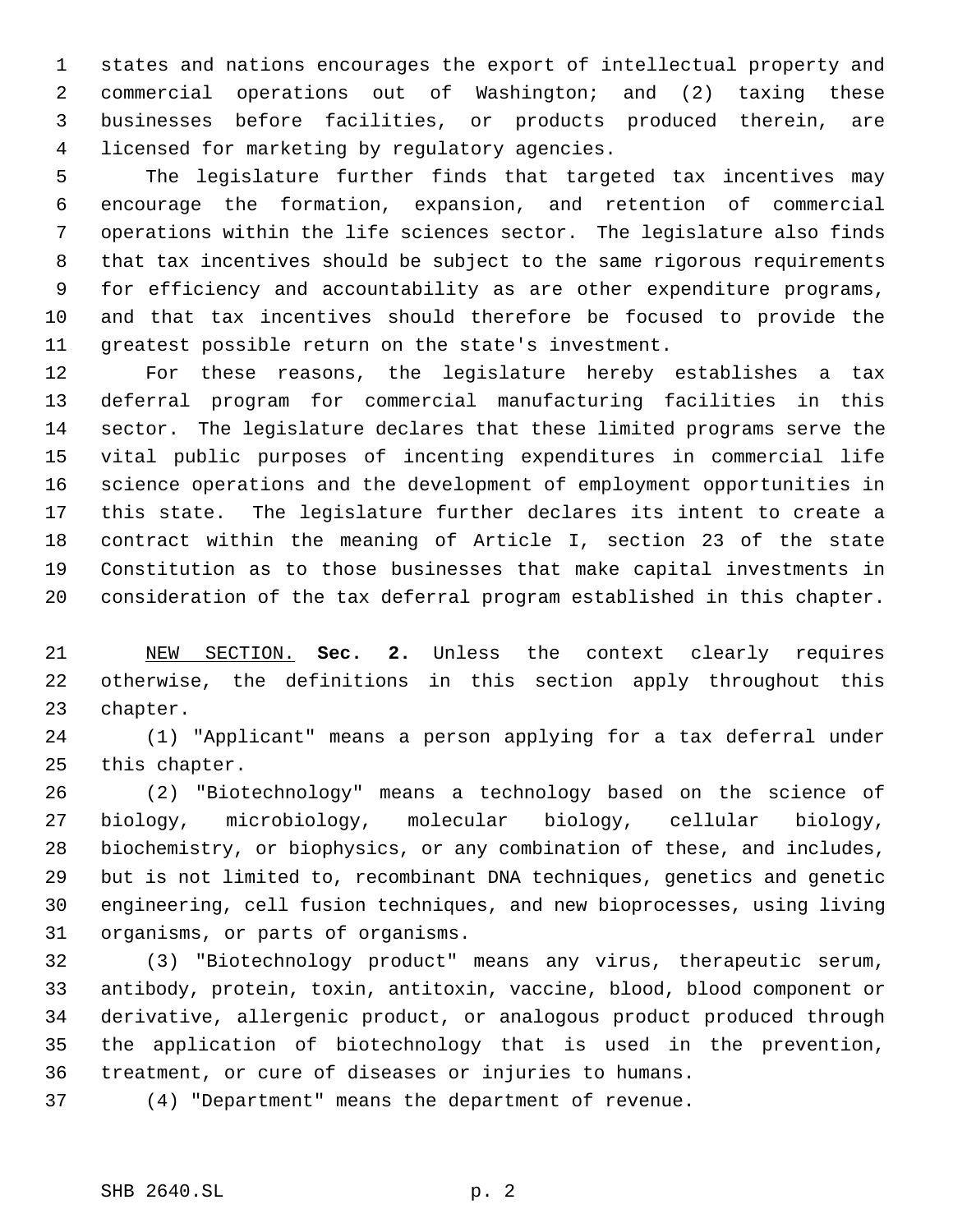(5)(a) "Eligible investment project" means an investment in qualified buildings or qualified machinery and equipment, including labor and services rendered in the planning, installation, and construction of the project.

 (b) The lessor or owner of a qualified building is not eligible for a deferral unless:

 (i) The underlying ownership of the buildings, machinery, and equipment vests exclusively in the same person; or

 (ii)(A) The lessor by written contract agrees to pass the economic benefit of the deferral to the lessee;

 (B) The lessee that receives the economic benefit of the deferral agrees in writing with the department to complete the annual survey 13 required under section 8 of this act; and

 (C) The economic benefit of the deferral passed to the lessee is no less than the amount of tax deferred by the lessor and is evidenced by written documentation of any type of payment, credit, or other financial arrangement between the lessor or owner of the qualified building and the lessee.

 (6)(a) "Initiation of construction" means the date that a building permit is issued under the building code adopted under RCW 19.27.031 for:

 (i) Construction of the qualified building, if the underlying ownership of the building vests exclusively with the person receiving 24 the economic benefit of the deferral;

 (ii) Construction of the qualified building, if the economic benefits of the deferral are passed to a lessee as provided in subsection (5)(b)(ii)(A) of this section; or

 (iii) Tenant improvements for a qualified building, if the economic benefits of the deferral are passed to a lessee as provided in subsection (5)(b)(ii)(A) of this section.

 (b) "Initiation of construction" does not include soil testing, site clearing and grading, site preparation, or any other related activities that are initiated before the issuance of a building permit for the construction of the foundation of the building.

 (c) If the investment project is a phased project, "initiation of construction" shall apply separately to each phase.

(7) "Manufacturing" has the meaning provided in RCW 82.04.120.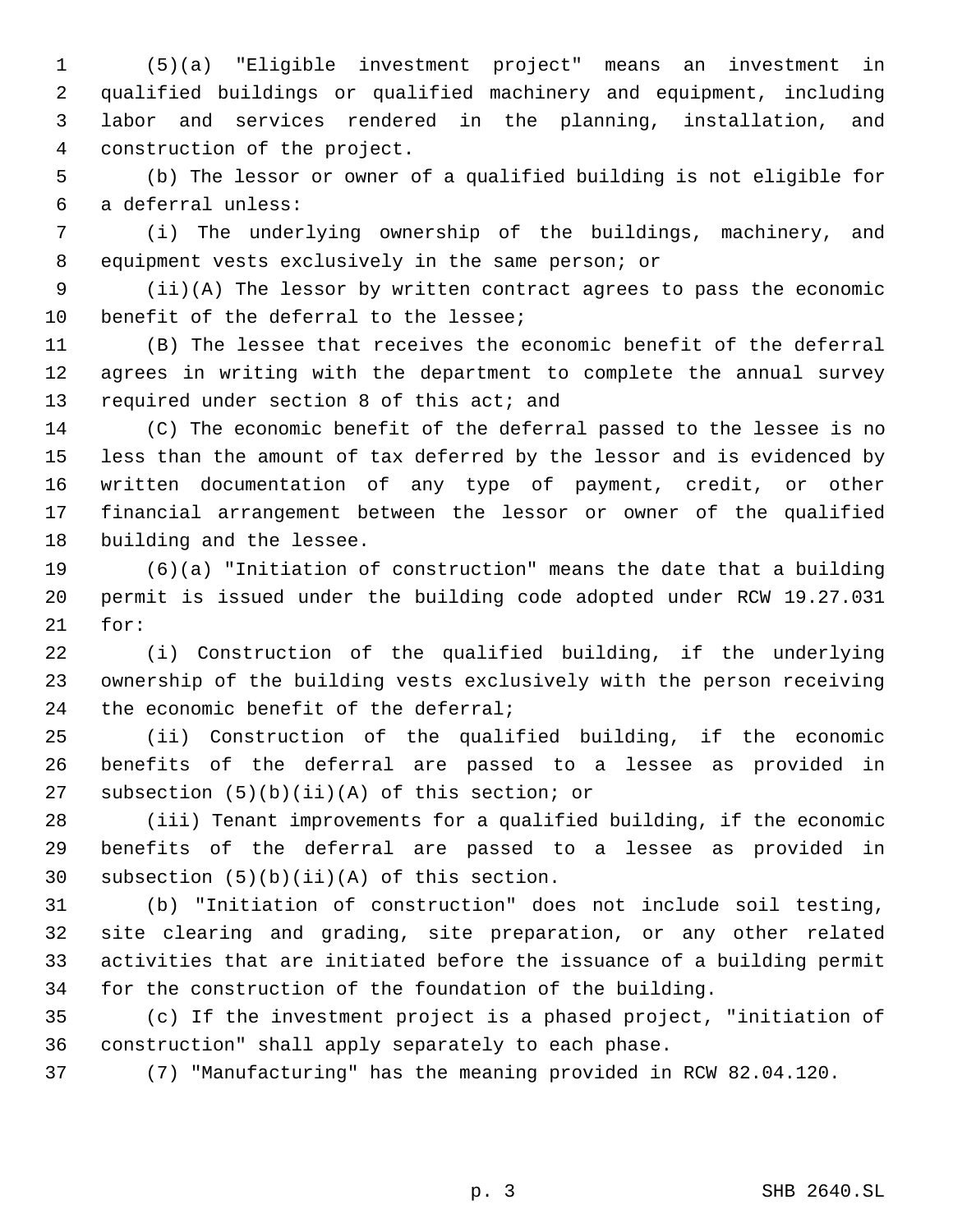(8) "Medical device" means an instrument, apparatus, implement, machine, contrivance, implant, in vitro reagent, or other similar or related article, including any component, part, or accessory, that is designed or developed and:

 (a) Recognized in the national formulary, or the United States pharmacopeia, or any supplement to them;

 (b) Intended for use in the diagnosis of disease, or in the cure, mitigation, treatment, or prevention of disease or other conditions in human beings or other animals; or

 (c) Intended to affect the structure or any function of the body of man or other animals, and which does not achieve any of its primary intended purposes through chemical action within or on the body of man or other animals and which is not dependent upon being metabolized for the achievement of any of its principal intended purposes.

(9) "Person" has the meaning provided in RCW 82.04.030.

 (10) "Qualified buildings" means construction of new structures, and expansion or renovation of existing structures for the purpose of increasing floor space or production capacity used for biotechnology product manufacturing or medical device manufacturing activities, including plant offices, commercial laboratories for process development, quality assurance and quality control, and warehouses or other facilities for the storage of raw material or finished goods if the facilities are an essential or an integral part of a factory, plant, or laboratory used for biotechnology product manufacturing or medical device manufacturing. If a building is used partly for biotechnology product manufacturing or medical device manufacturing and partly for other purposes, the applicable tax deferral shall be determined by apportionment of the costs of construction under rules adopted by the department.

 (11) "Qualified machinery and equipment" means all new industrial and research fixtures, equipment, and support facilities that are an integral and necessary part of a biotechnology product manufacturing or medical device manufacturing operation. "Qualified machinery and equipment" includes: Computers; software; data processing equipment; laboratory equipment; manufacturing components such as belts, pulleys, 36 shafts, and moving parts; molds, tools, and dies; operating structures; and all equipment used to control or operate the machinery.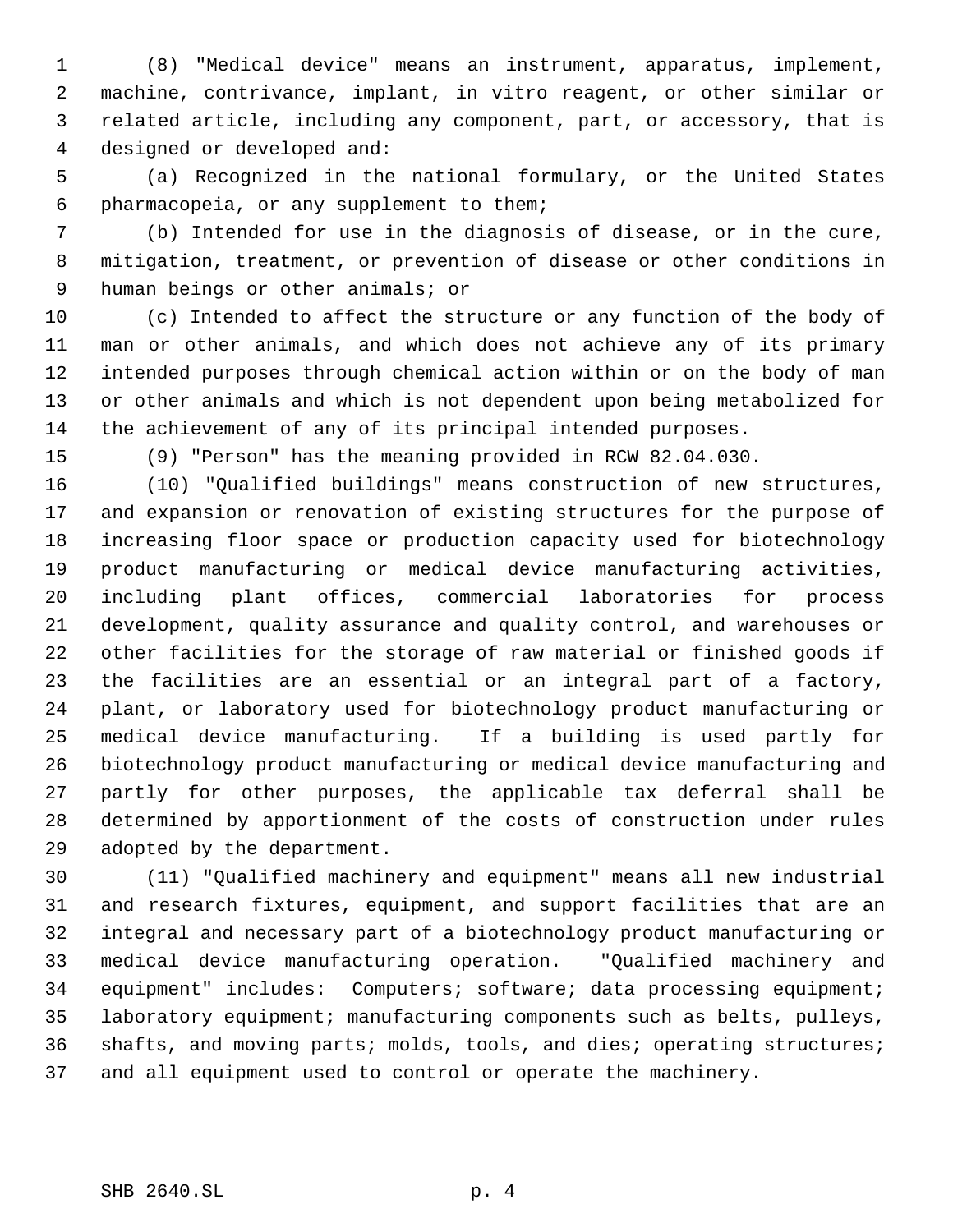(12) "Recipient" means a person receiving a tax deferral under this chapter.

 NEW SECTION. **Sec. 3.** Application for deferral of taxes under this chapter must be made and approved before initiation of the construction of the investment project or acquisition of equipment or machinery. The application shall be made to the department in a form and manner prescribed by the department. The application shall contain information regarding the location of the investment project, the applicant's average employment in the state for the prior year, estimated or actual new employment related to the project, estimated or actual wages of employees related to the project, estimated or actual costs, time schedules for completion and operation, and other information required by the department. The department shall rule on the application within sixty days.

 NEW SECTION. **Sec. 4.** (1) The department shall issue a sales and use tax deferral certificate for state and local sales and use taxes due under chapters 82.08, 82.12, and 82.14 RCW for each eligible investment project.

 (2) No certificate may be issued for an investment project that has already received a deferral under chapter 82.60 or 82.63 RCW or this chapter.

 (3) The department shall keep a running total of all deferrals granted under this chapter during each fiscal biennium.

(4) This section expires January 1, 2017.

 NEW SECTION. **Sec. 5.** (1) Except as provided in subsection (2) of this section and section 8 of this act, taxes deferred under this chapter need not be repaid.

 (2)(a) If, on the basis of the survey under section 8 of this act or other information, the department finds that an investment project is used for purposes other than qualified biotechnology product manufacturing or medical device manufacturing activities at any time during the calendar year in which the eligible investment project is certified by the department as having been operationally completed, or at any time during any of the seven succeeding calendar years, a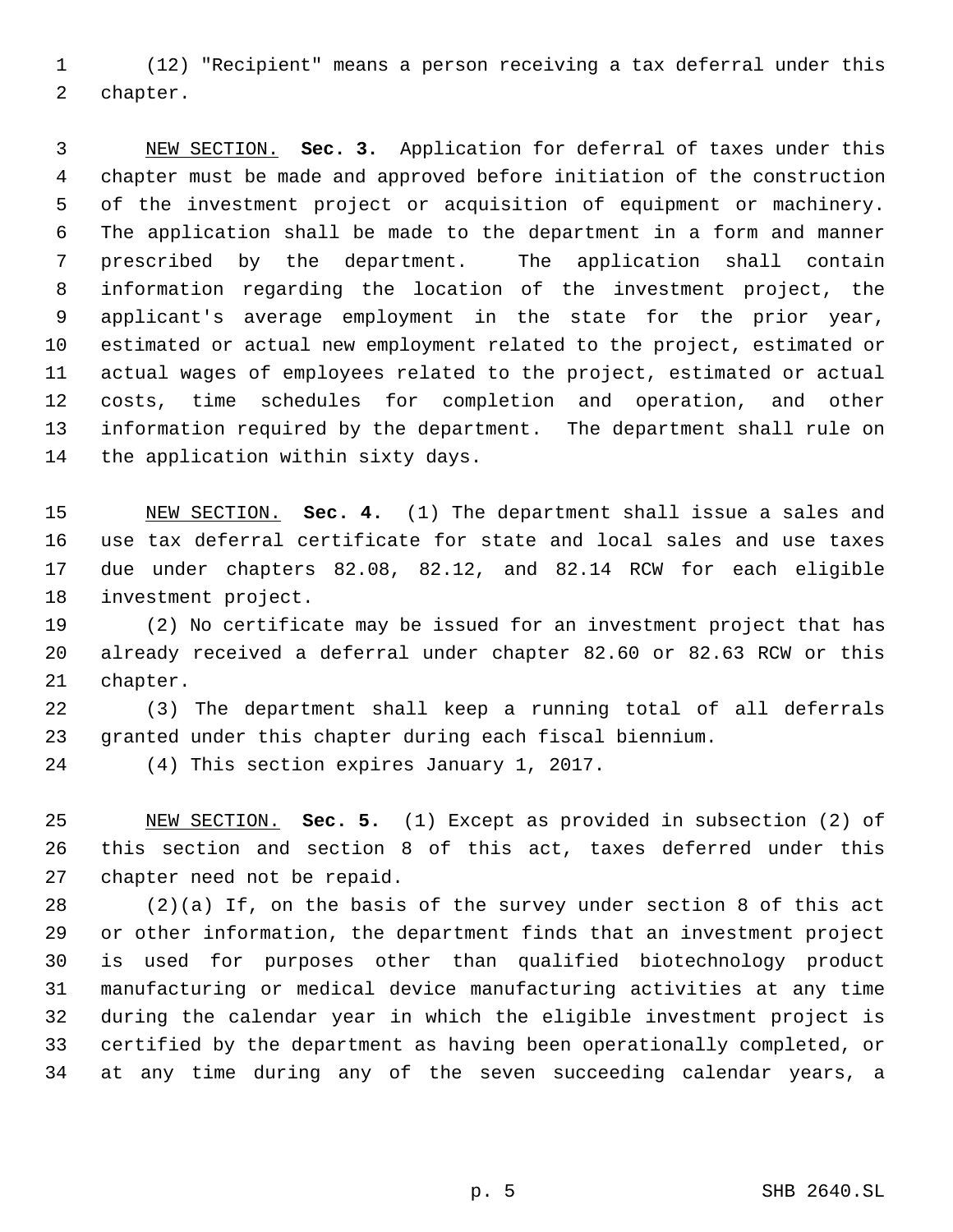portion of deferred taxes shall be immediately due and payable according to the following schedule:

| 3  | Year in which use occurs | % of deferred taxes due |
|----|--------------------------|-------------------------|
| 4  | 1                        | 100%                    |
| 5  | $\overline{2}$           | 87.5%                   |
| 6  | 3                        | 75%                     |
| 7  | $\overline{4}$           | 62.5%                   |
| 8  | 5                        | 50%                     |
| 9  | 6                        | 37.5%                   |
| 10 | 7                        | 25%                     |
| 11 | 8                        | 12.5%                   |

 (b) If a recipient of the deferral fails to complete the annual survey required under section 8 of this act by the date due, the amount of deferred tax specified in section 8(6) of this act shall be immediately due and payable. If the economic benefits of the deferral are passed to a lessee as provided in section 2 of this act, the lessee is responsible for payment to the extent the lessee has received the economic benefit.

 (3) For a violation of subsection (2)(a) of this section, the department shall assess interest at the rate provided for delinquent taxes, but not penalties, retroactively to the date of deferral. The debt for deferred taxes shall not be extinguished by insolvency or other failure of the recipient. Transfer of ownership does not terminate the deferral. The deferral is transferred, subject to the successor meeting the eligibility requirements of this chapter, for the remaining periods of the deferral.

 (4) Notwithstanding subsection (2) of this section, deferred taxes on the following need not be repaid:

 (a) Machinery and equipment, and sales of or charges made for labor and services, which at the time of purchase would have qualified for exemption under RCW 82.08.02565; and

 (b) Machinery and equipment which at the time of first use would have qualified for exemption under RCW 82.12.02565.

 NEW SECTION. **Sec. 6.** Chapter 82.32 RCW applies to the administration of this chapter.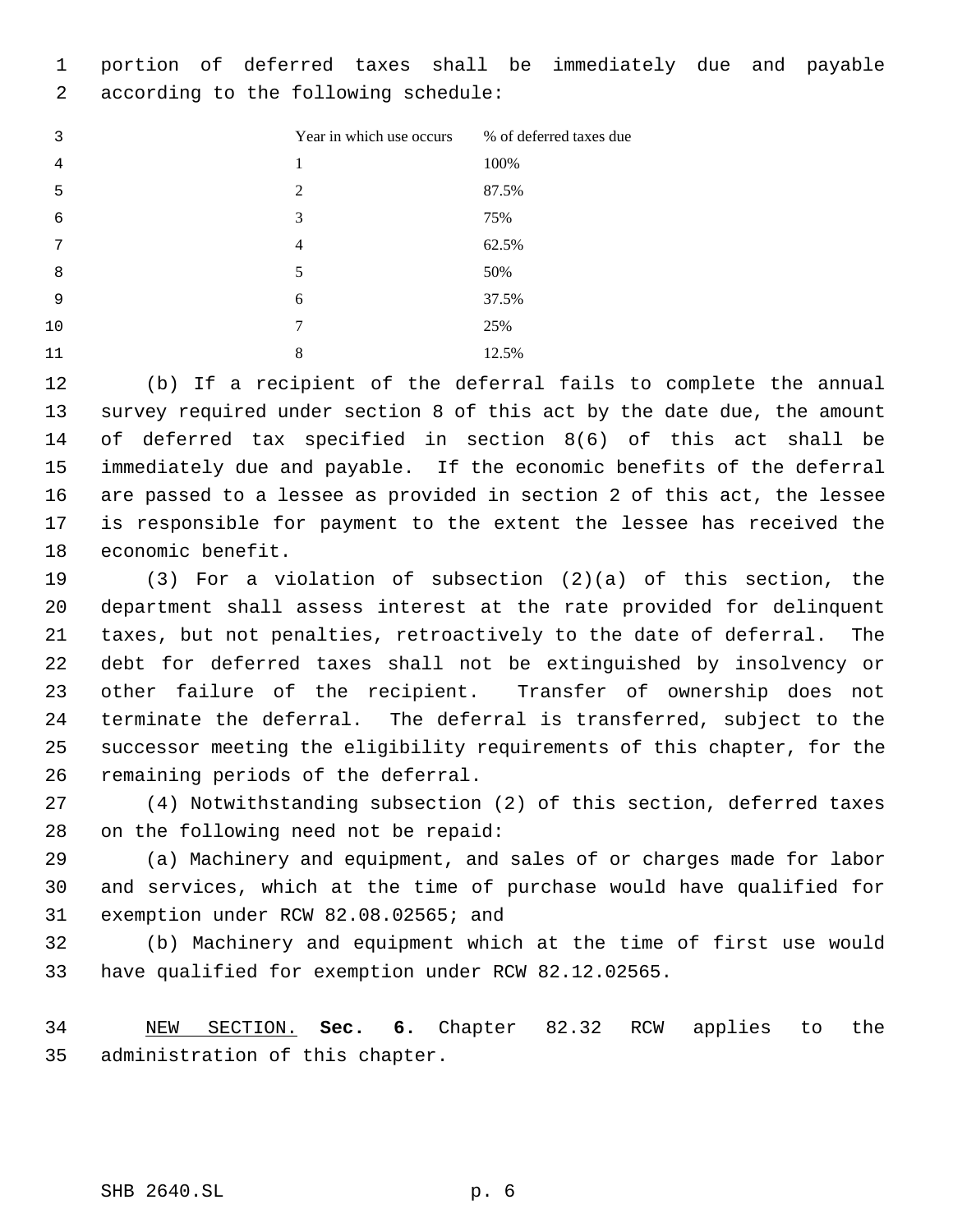NEW SECTION. **Sec. 7.** Applications received by the department under this chapter are not confidential and are subject to disclosure.

 NEW SECTION. **Sec. 8.** A new section is added to chapter 82.32 RCW to read as follows:

 (1) For the purposes of this section, "biotechnology product and medical device business tax incentive" or "tax incentive" means the sales and use tax deferrals under chapter 82.-- RCW (sections 1 through 7 of this act).

 (2) The legislature finds that accountability and effectiveness are important aspects of setting tax policy. In order to make policy choices regarding the best use of limited state resources, the legislature needs information to evaluate whether the stated goals of legislation were achieved.

 (3) The goals of the biotechnology product and medical device business tax incentives are to:

 (a) Encourage the creation, expansion, and retention of commercial biotechnology product and medical device manufacturing operations and related job opportunities; and

 (b) Fully mature the life sciences industry by creating a sustainable commercial sector.

 (4)(a) A person who receives the benefit of a biotechnology product and medical device business tax incentive shall provide an annual survey to the department. The survey is due by March 31st following any year in which a tax incentive is claimed or used. The survey shall not include names of employees. The survey shall include the amount of the tax incentives claimed or used for the reporting year. The survey shall also include the following information for employment positions in Washington:

(i) The number of total employment positions;

 (ii) Full-time, part-time, and temporary employment positions as a percent of total employment;

 (iii) The number of employment positions according to the following wage bands: Less than thirty thousand dollars; thirty thousand dollars or greater, but less than sixty thousand dollars; and sixty thousand dollars or greater. A wage band containing fewer than three individuals may be combined with another wage band; and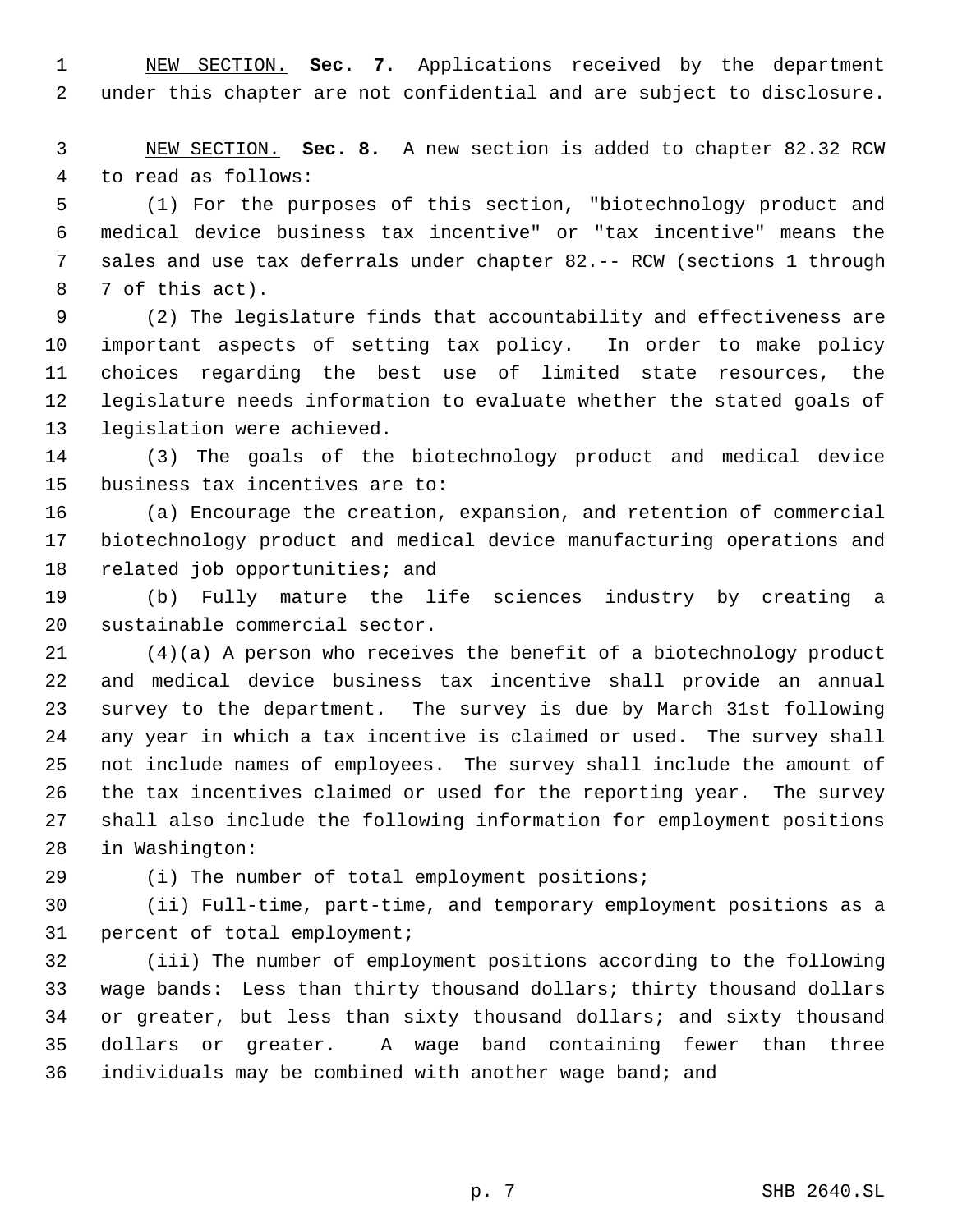(iv) The number of employment positions that have employer-provided medical, dental, and retirement benefits, by each of the wage bands.

 (b) The department may request additional information necessary to measure the results of the tax incentive, to be submitted at the same time as the survey.

 (c) All information collected under this subsection, except the amount of the tax incentive claimed or used, is deemed taxpayer information under RCW 82.32.330 and is not disclosable. Information on the amount of tax incentive claimed or used is not subject to the confidentiality provisions of RCW 82.32.330 and may be disclosed to the public upon request.

 (5) The department shall use the information from this section to prepare summary descriptive statistics by category. No fewer than three taxpayers shall be included in any category. The department shall report these statistics to the legislature each year by September 1st.

 (6) If a person fails to submit an annual survey under subsection (4)(a) of this section by the due date of the survey, the department shall declare 12.5 percent of the deferred tax from the date of deferral to be immediately due and payable. Excise taxes payable under this subsection are subject to interest but not penalties, as provided under this chapter. This information is not subject to the confidentiality provisions of RCW 82.32.330 and may be disclosed to the public upon request.

 (7) The department shall use the information to study the tax incentive specified in subsection (1) of this section. The department shall report to the legislature by December 1, 2009, and December 1, 2015. The reports shall measure the number of new biotechnology product and medical device manufacturing facilities established in Washington, the amount of investment in biotechnology product and medical device manufacturing facilities, the number of facilities and investment by firms that utilized the biotechnology product and medical device business tax incentive, the number of biotechnology product and medical device manufacturing jobs in these facilities, the wages and benefits paid for biotechnology product and medical device manufacturing jobs, and the wages and benefits of biotechnology product and medical device manufacturing jobs compared to wages and benefits of other manufacturing jobs and jobs in other economic sectors.